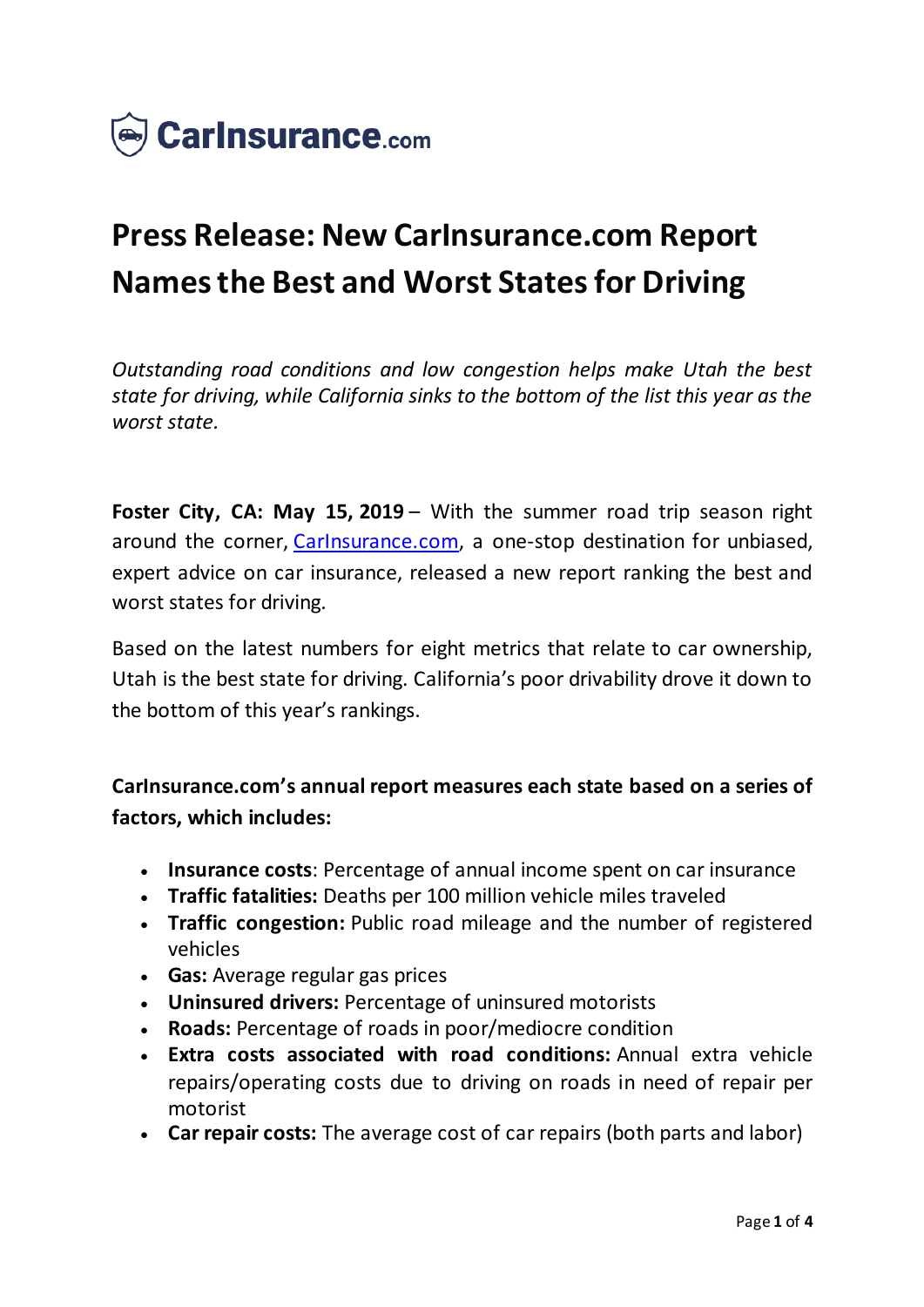Utah earned the recognition as the best state for driving this year due to the state's low crash-related fatalities and excellent road conditions, as well as lower-than-average congestion, uninsured drivers, and auto insurance costs. Utah is a perennial top state for driving, having finished sixth in last year's report.

Last year's winner, Minnesota, finished a close second, with the deciding difference with Utah being the road conditions. Only one-quarter of Utah's roads are in poor or mediocre condition. That's compared to slightly more than half of Minnesota's.

# **Along with Utah and Minnesota, the list of the "best states for driving" includes:**

- 1. Utah
- 2. Minnesota
- 3. North Dakota
- 4. Maine
- 5. Nebraska
- 6. Vermont
- 7. New Hampshire
- 8. Iowa
- 9. Massachusetts
- 10.Virginia

For some states though, the road to being ranked proved bumpy, with California receiving the unwanted distinction of being the worst state for driving. Although the Golden State ranked highly in driving-related fatalities, it was not enough to overcome poor showings in nearly every other category this year.

Arkansas, 2018's lowest-ranked state, improved its rating to 48<sup>th</sup>, but still performed poorly in every category except for congestion and repair costs. Meanwhile, Louisiana escaped being last this year thanks in part to its low gas prices. Louisiana has one of the lowest average gas prices in the country  $(52.55)$ .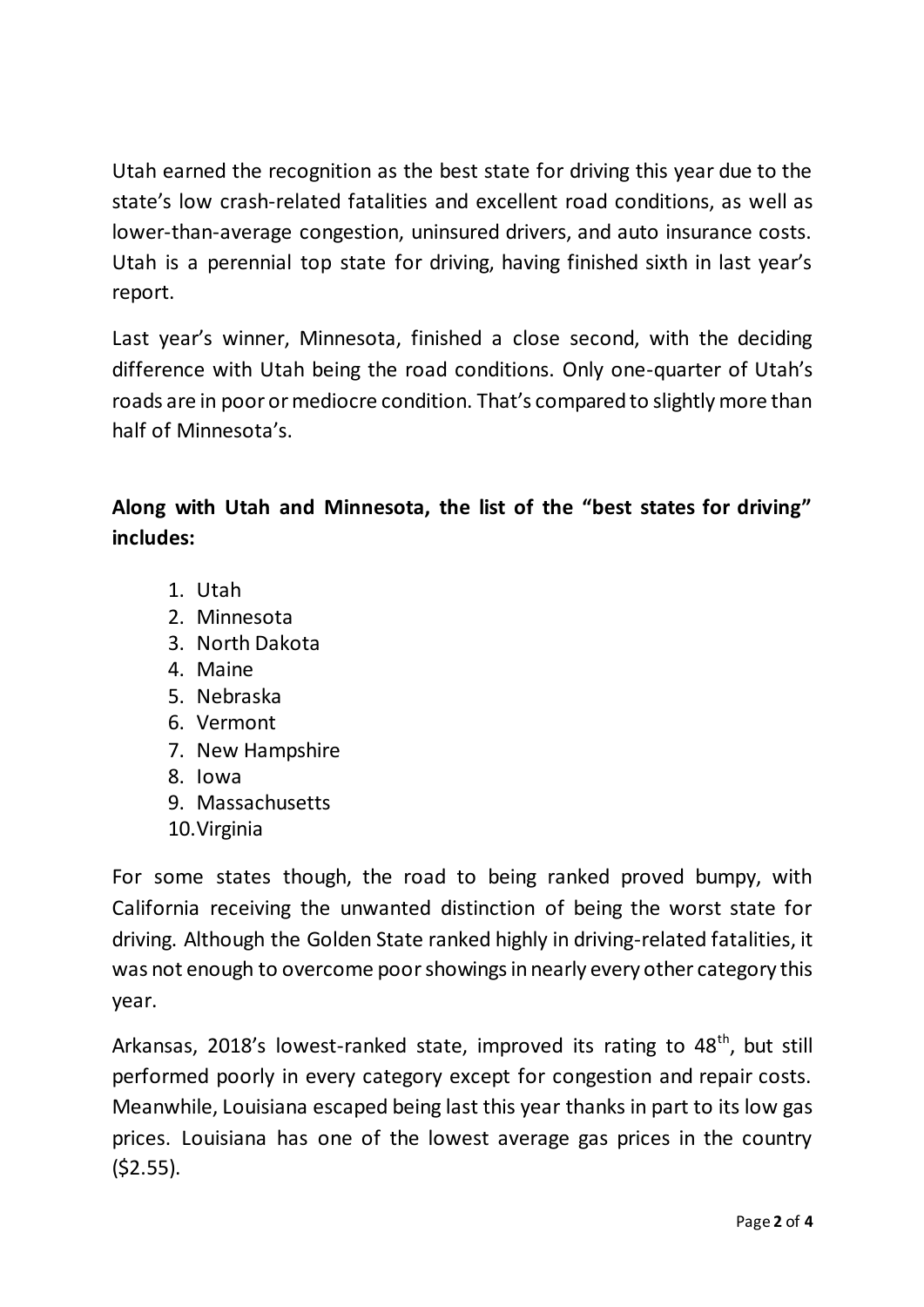## **Rounding out the worst states for driving are the following:**

- 51. California
- 50. Louisiana
- 49. Mississippi
- 48. Arkansas
- 47. Oklahoma
- 46. Rhode Island
- 45. Texas
- 44. Connecticut
- 43. Delaware
- 42. Florida

"With many people starting to plan out their summer road trips, always lurking are those unexpected events that threaten to put the brakes on the fun," said Michelle Megna, editorial director at CarInsurance.com.

"With this report, drivers can factor into their plans driving conditions across the country, so they can avoid costly bumps in the road when it comes to things such as rising gas prices, poor road conditions, traffic congestion and more."

To view the full report, and see where your state ranks, please visit CarInsurance.com to access it [here](https://www.carinsurance.com/Articles/best-worst-states-driving.aspx).

### **About CarInsurance.com**

[CarInsurance.com](https://www.carinsurance.com/) is owned and operated by QuinStreet, Inc. (Nasdaq: [QNST\)](https://www.nasdaq.com/market-activity/stocks/qnst), a pioneer in delivering online marketplace solutions to match searchers with brands in digital media.

QuinStreet is committed to providing consumers and businesses with the information and tools they need to research, find and select the products and brands that meet their needs. CarInsurance.com is a member of the company's expert research and publishing division.